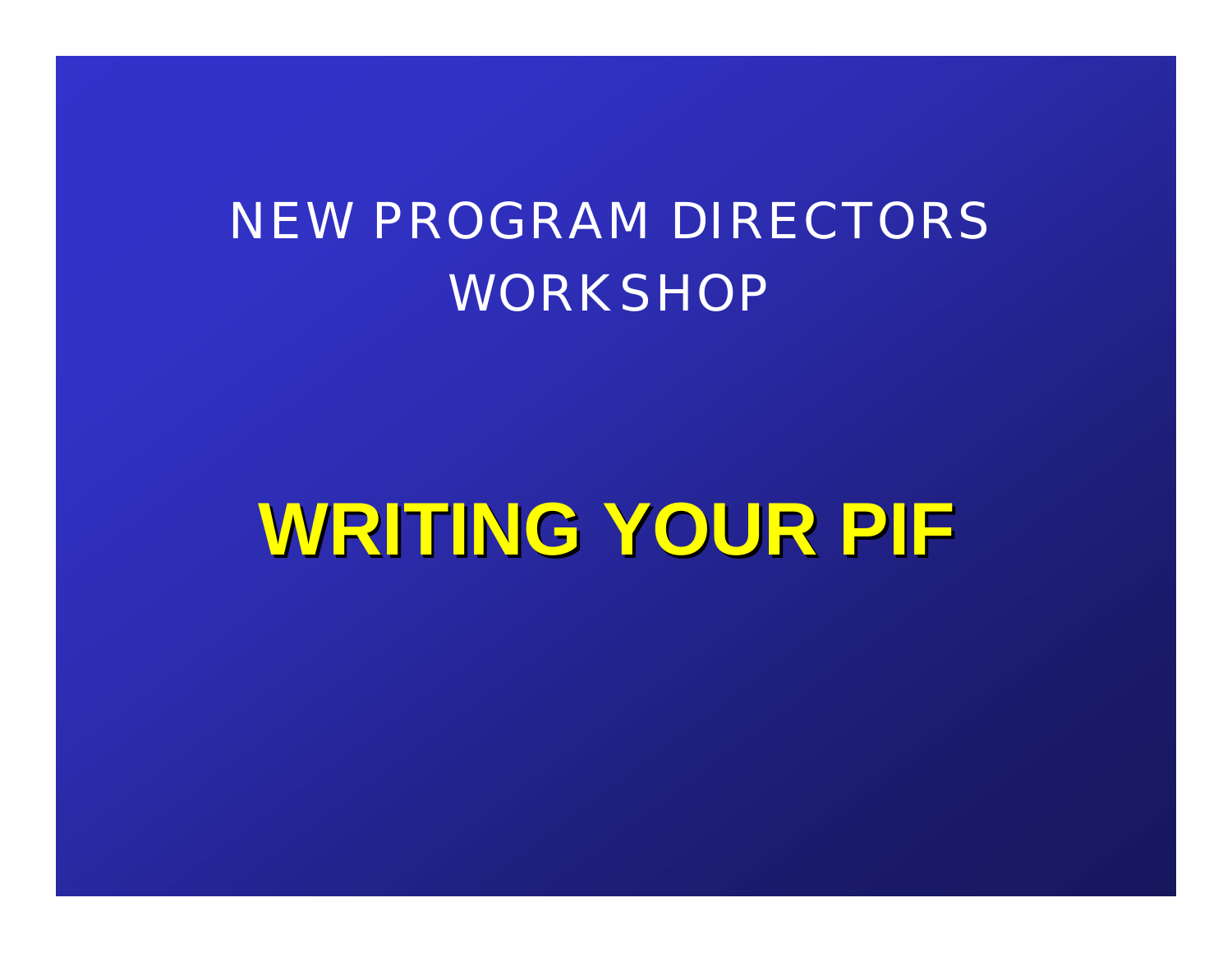#### GOAL

Provide guidelines for PD preparation of the PIF **OBJECTIVES** 

- Review the purpose of the PIF
- Describe the importance of the PIF in the accreditation process
- Provide insight on how to write the PIF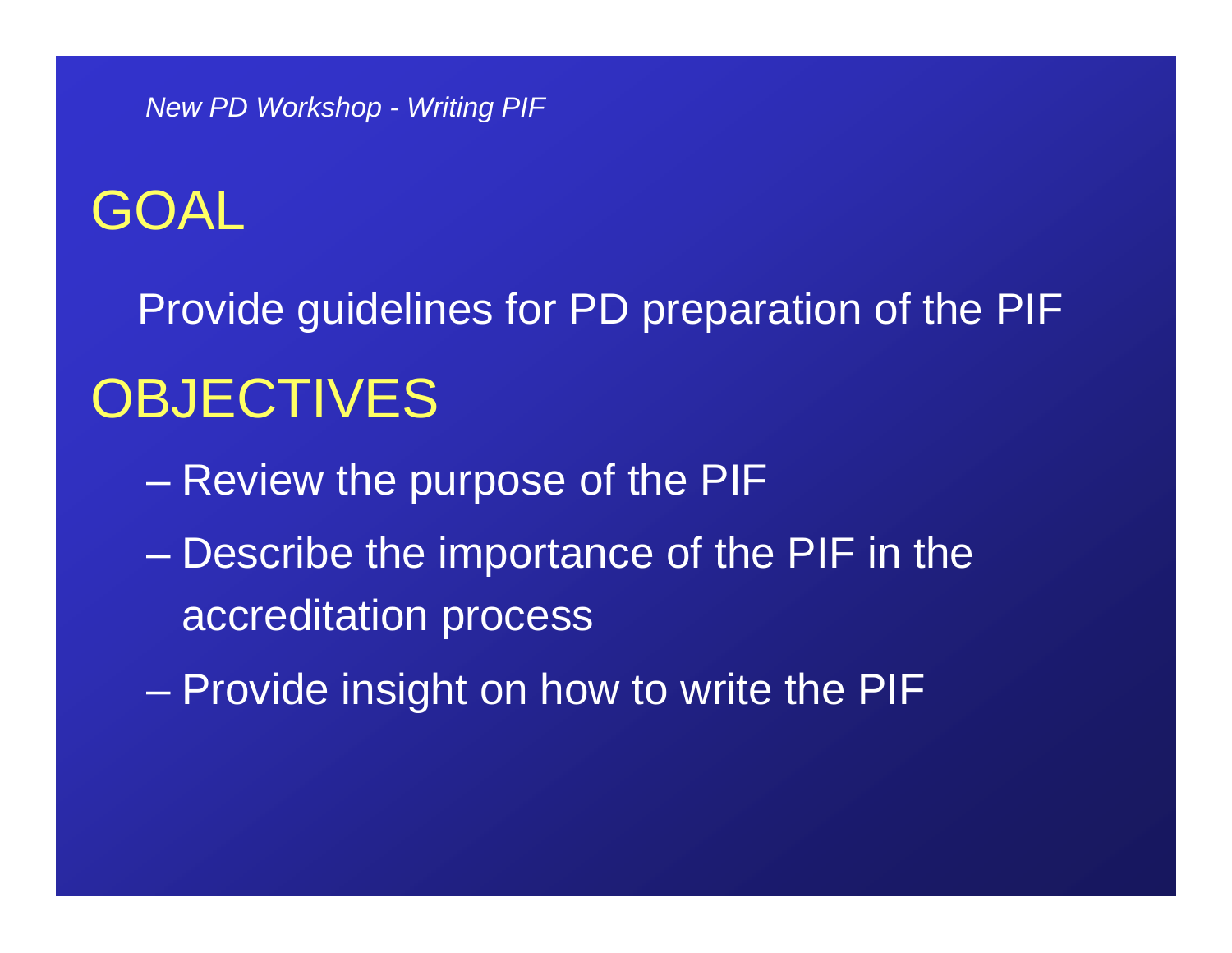# PIF does *not* mean Protein Inhibiting Factor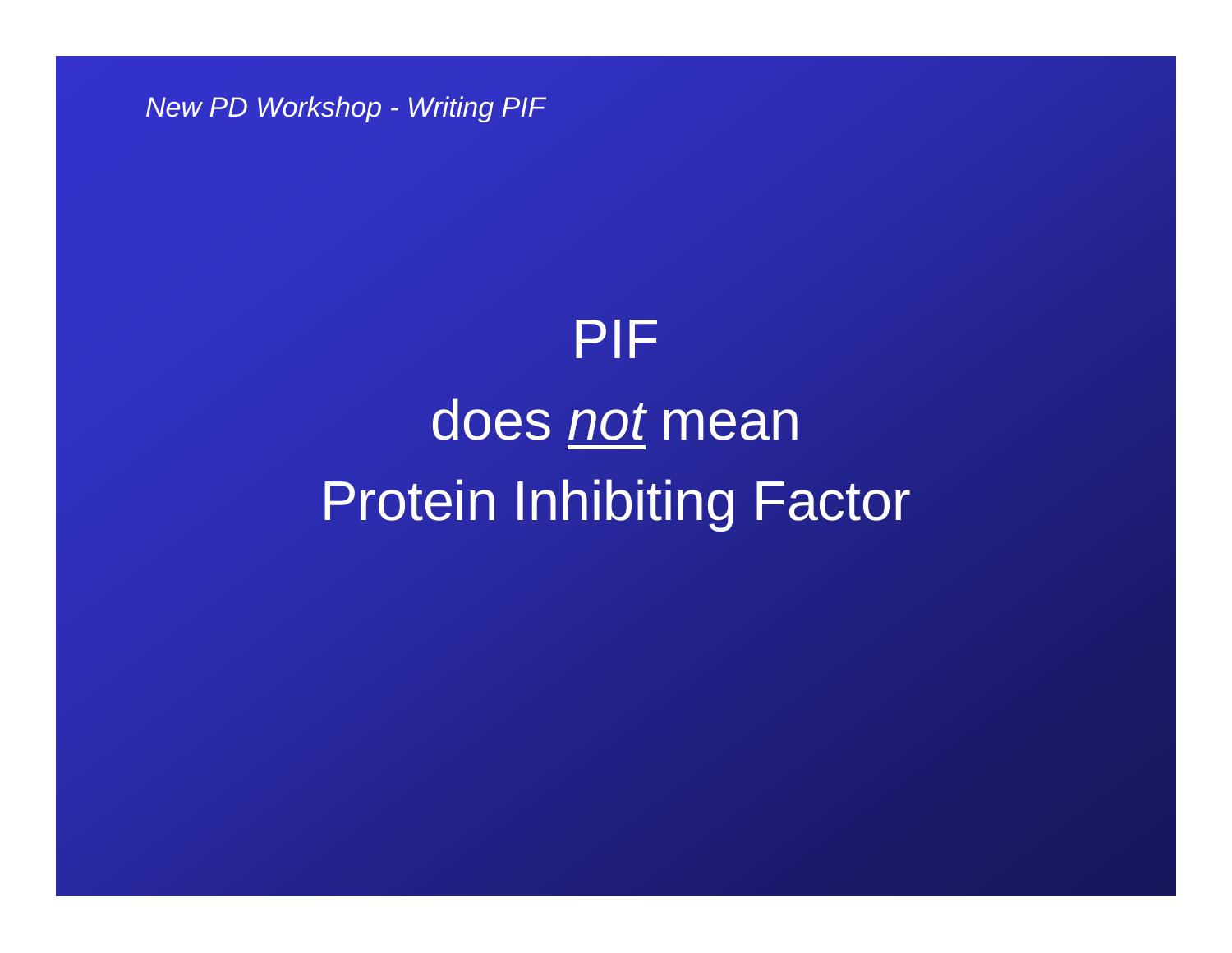#### **What Is The PIF ? What Is The PIF ?**

#### *PR – III.A.4.b.*

"... an accurate statistical and narrative description of the program as requested by the RRC."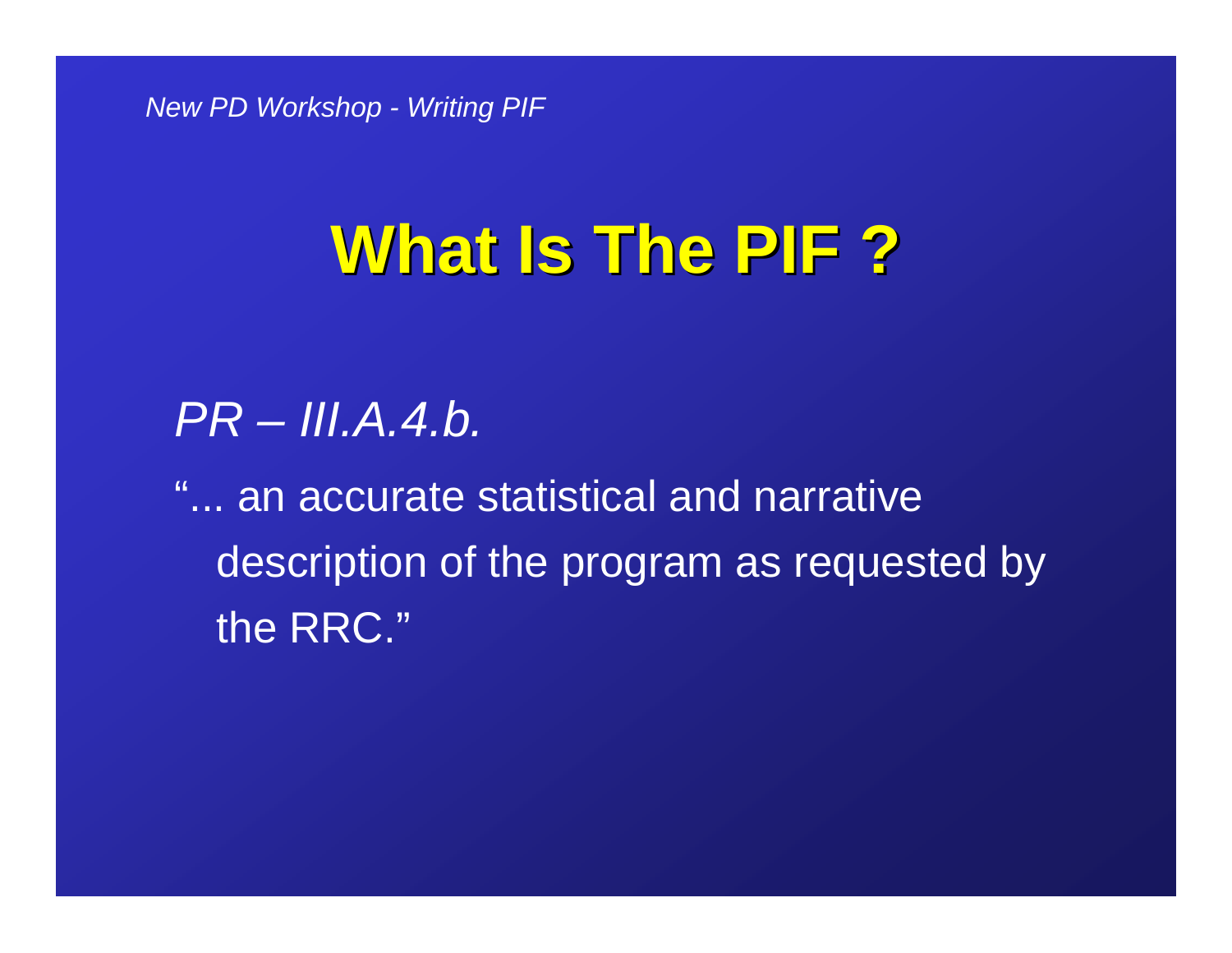# **What Is The PIF ? What Is The PIF ?**

• Format for description of program

• Along with ADS\*, PIF & SVR\*\* are basis for RRC actions

*\*Accreditation Data System \*\* Site Visitor Report*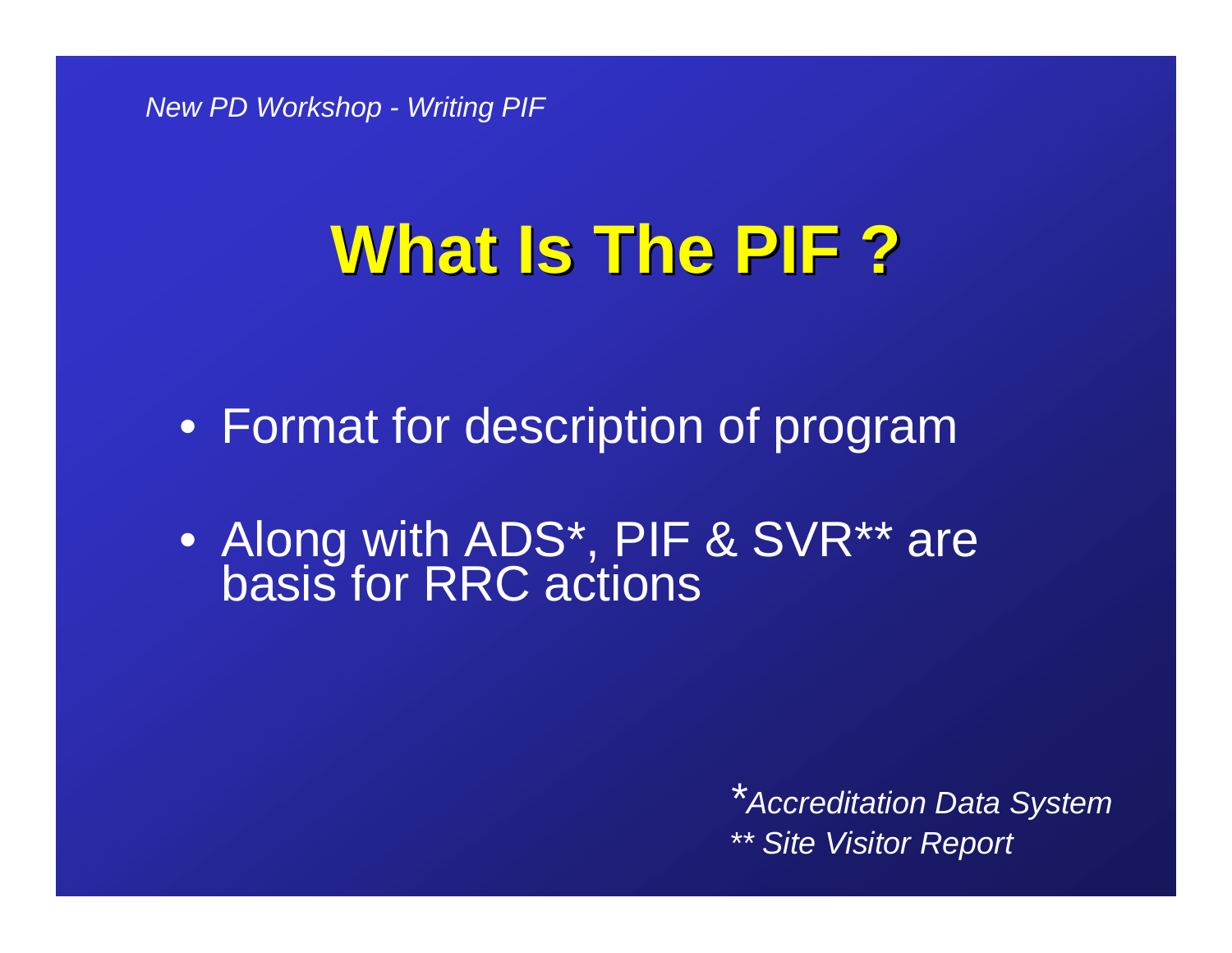#### **Importance Importance**

"*When a site visitor reads a poorly prepared PIF he/she comes prepared for the worst"*

> John Gienapp, M.D. Former Executive Director ACGME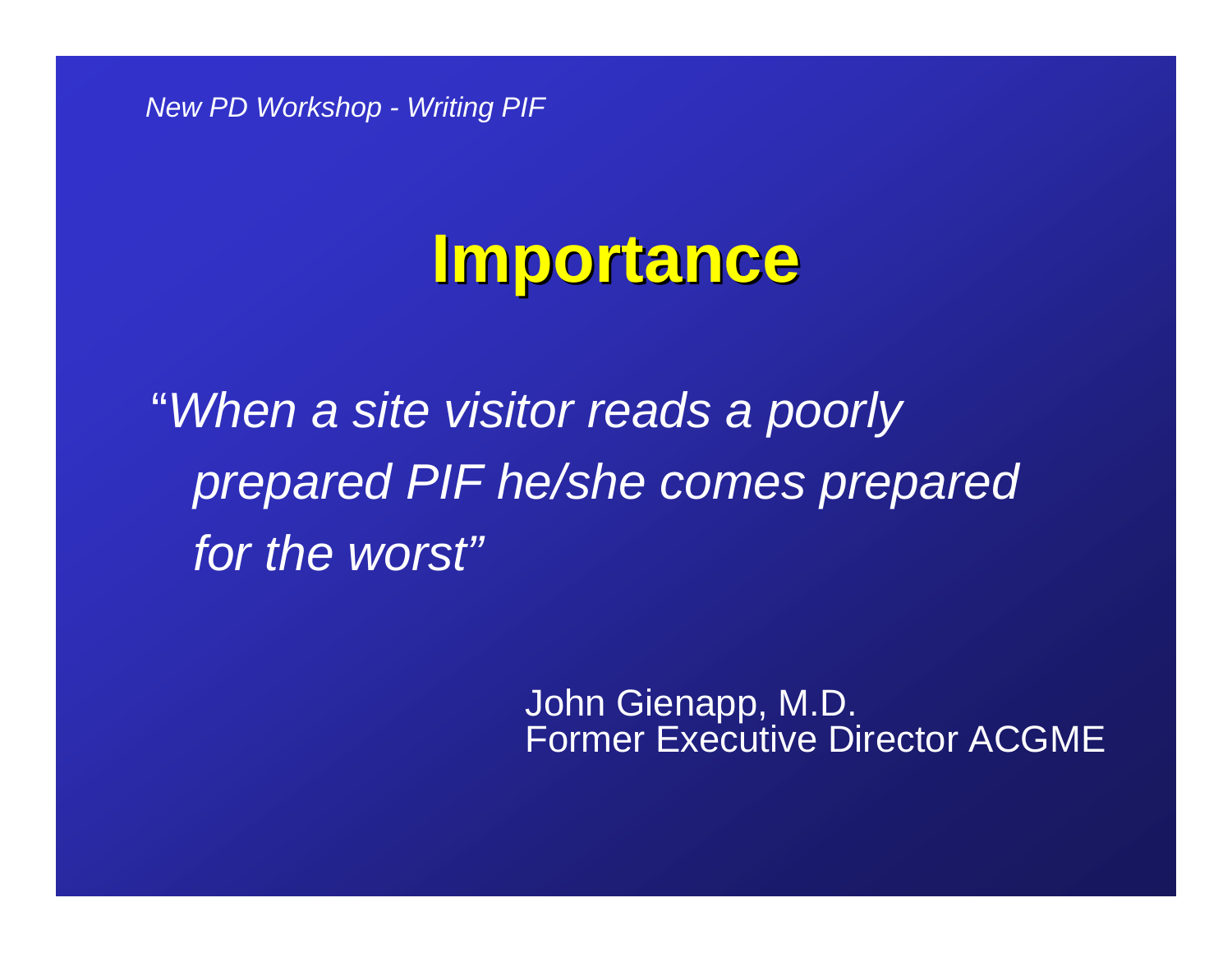# **Who ?**

Coordinator / staff

- Gather: data, documents, CV's
- Type
- Assemble
- Paginate

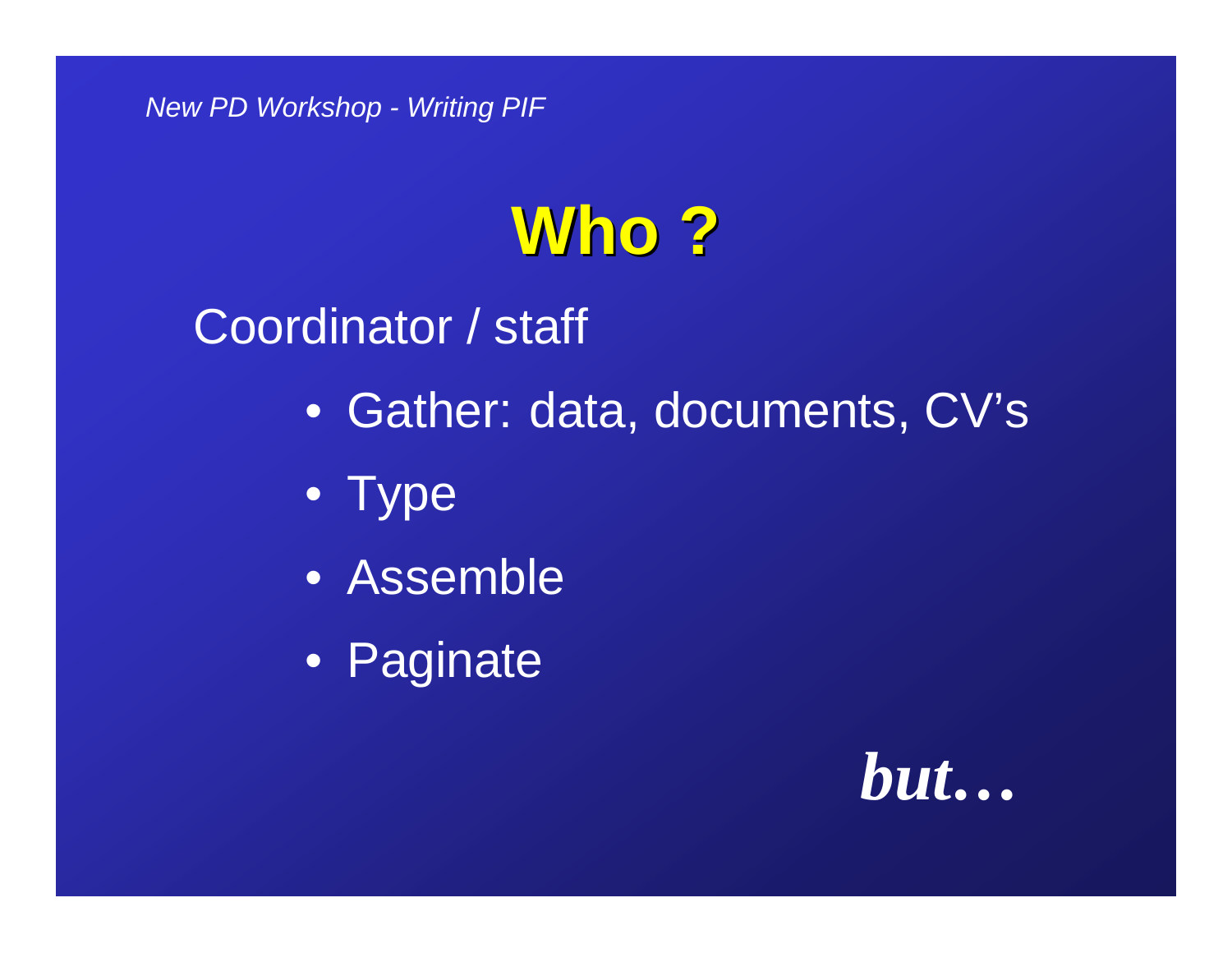#### **Who ?**

 No one knows the program better than PD No one has greater stake in outcome Requirement *(PR – III.A.4.b.)* The Program Director must write the PIF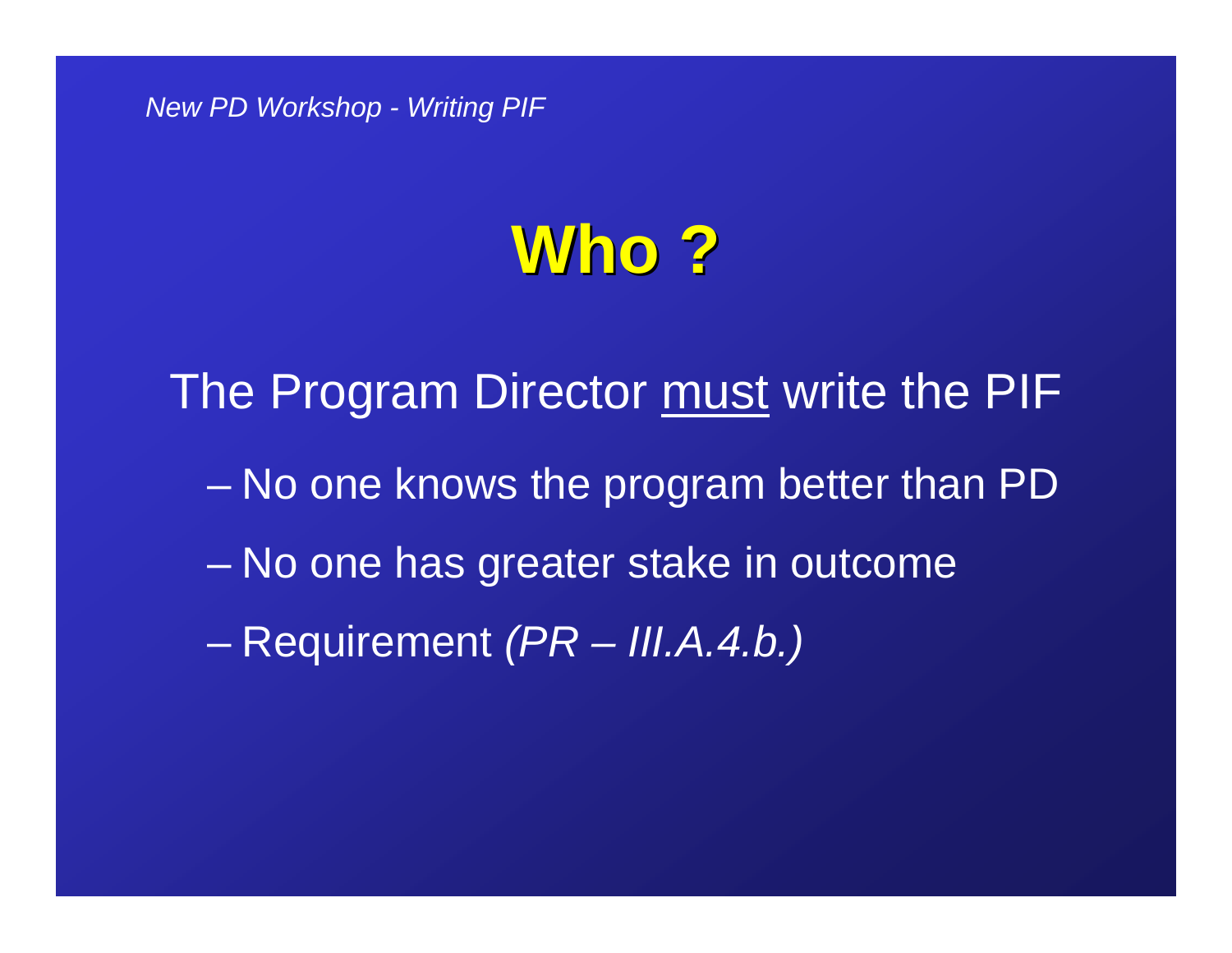#### **When ?**

- Become familiar with PIF content *now*
- Assemble information 1 year before due
- Begin concentrated writing <u>no less than</u> 6 months before due
- Finish first draft 3 months before due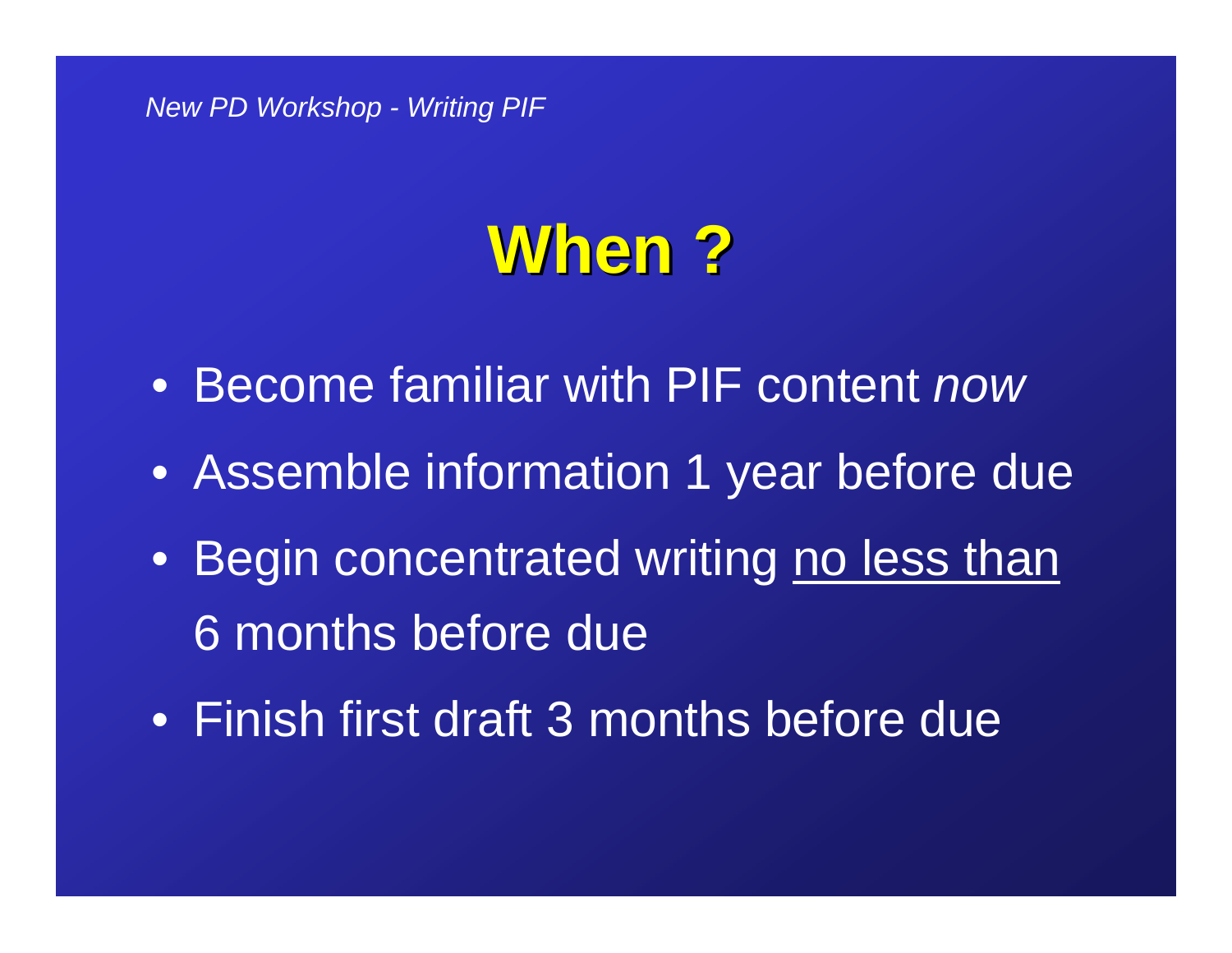#### **How ?**

- Remember the purpose is to *fully*  describe the residency program
- Write to create a clear picture in the mind of a reader who can't see program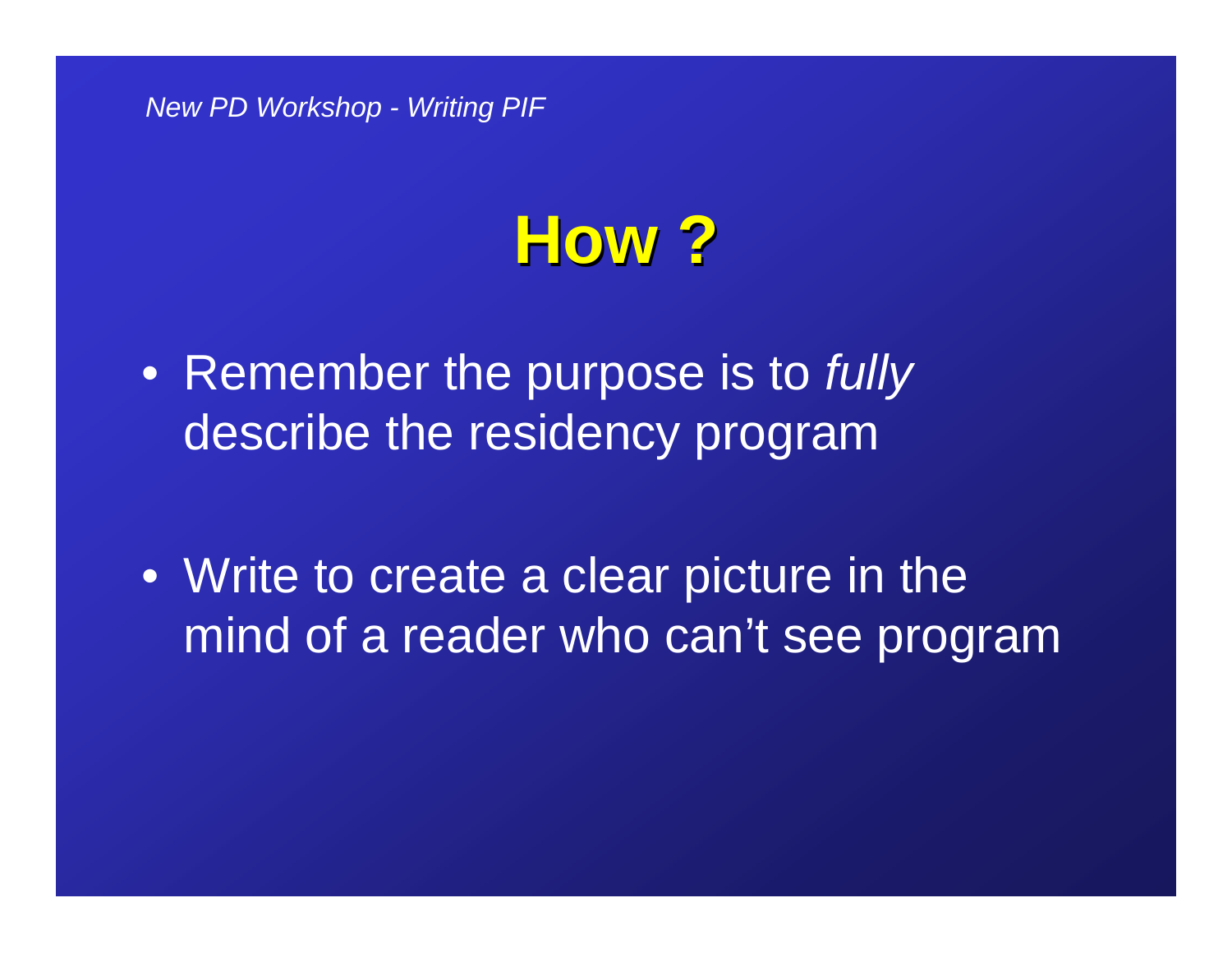# **How ?**

- Answer *every* question
- Be honest
- Be complete
- Be concise
- Describe in detail how prior citations / concerns were corrected (Section C)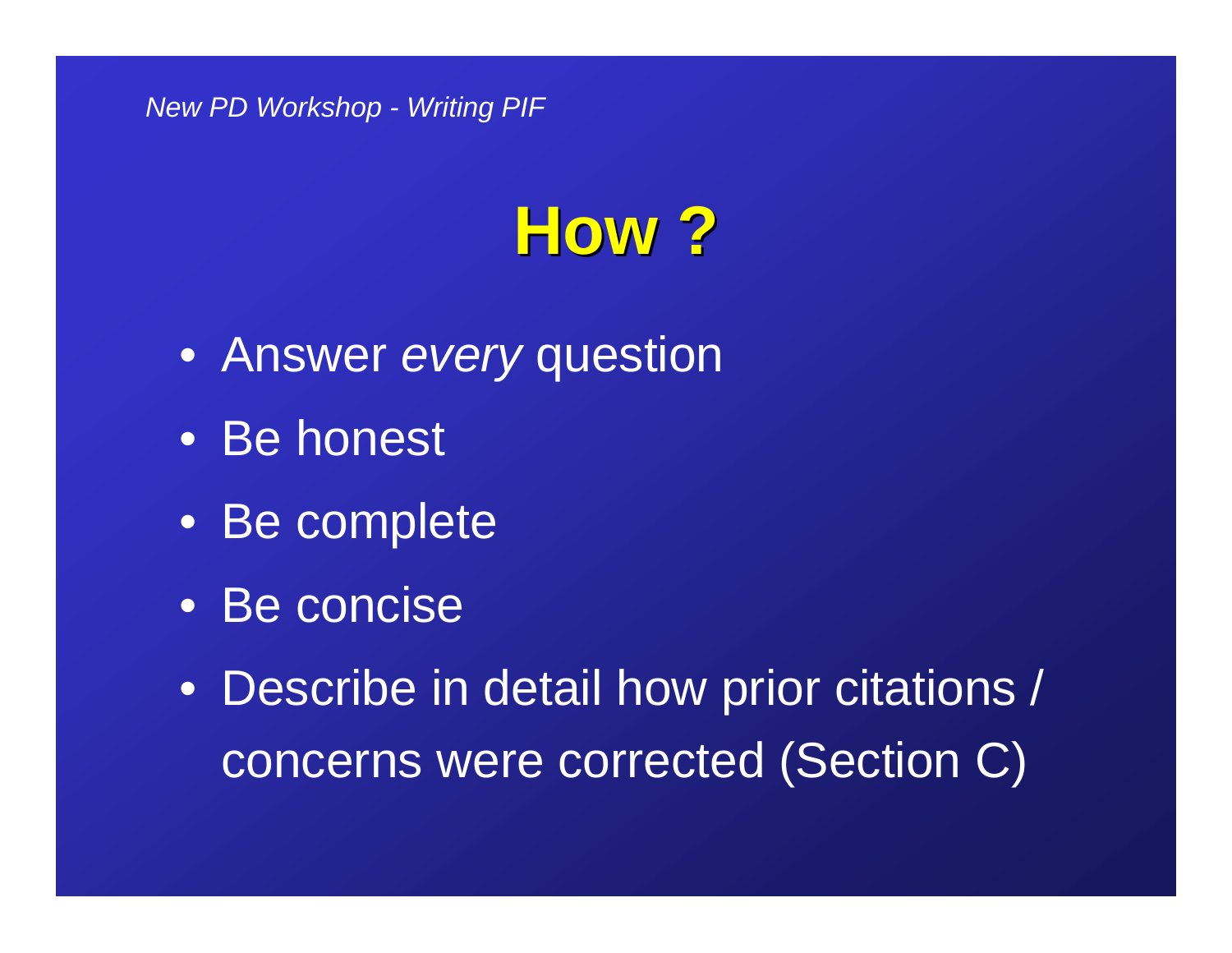# **Other Tips Other Tips**

- Follow the directions
- Neatness *does* count
- Appearance *does* count
- Be "internally consistent"
- Fully explain abbreviations & local terms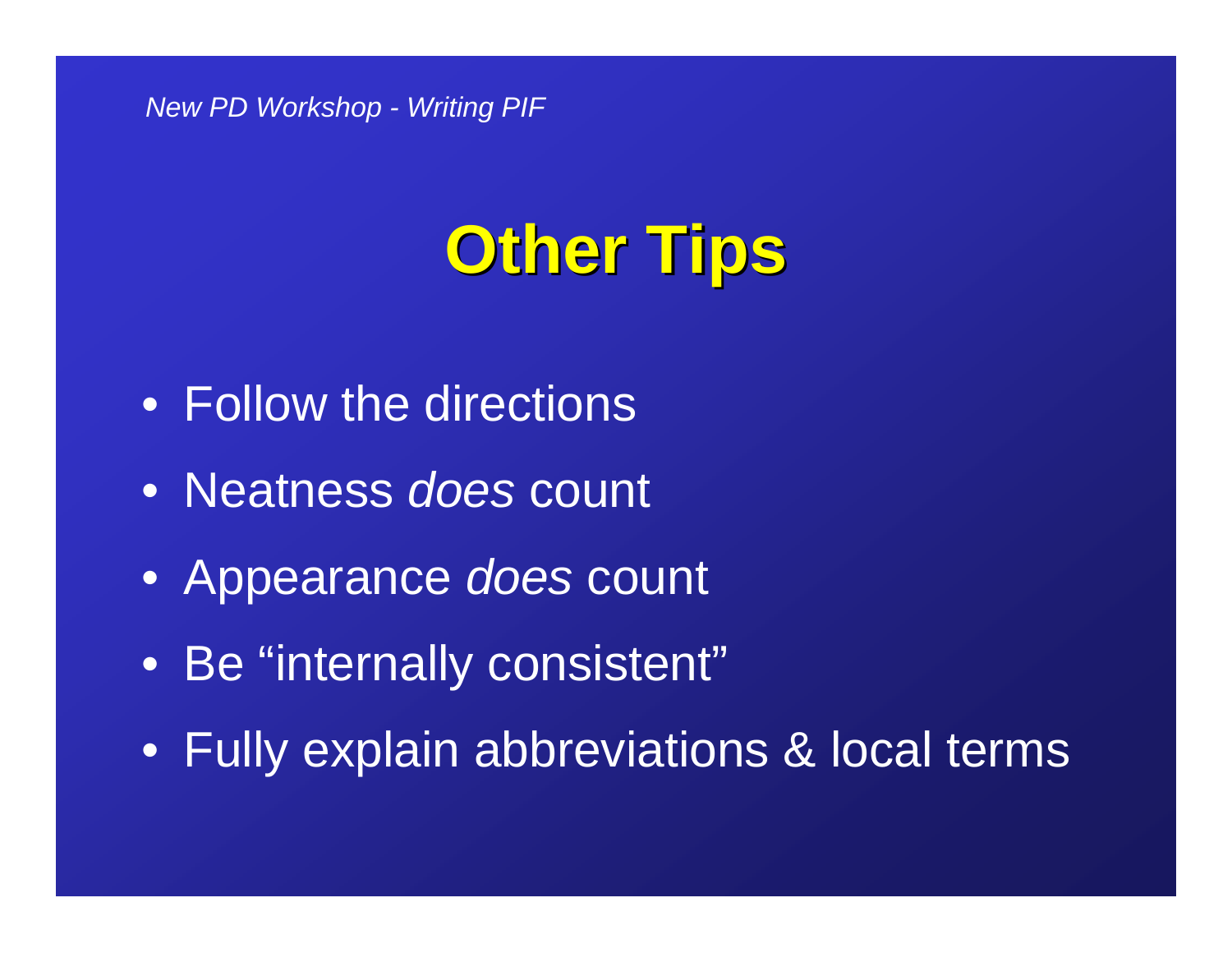# **Other Tips Other Tips**

- Start <u>early</u> on Section G (Faculty CV's)
- $\bullet$ Start early on Section J (Institutional Op Exp)
- Write with the Requirements in mind & in hand
- $\bullet$ *Use* the Requirements in the writing
- The PIF is "the" scholarly writing of the PD
- MUST be priority: *Make* "protected" time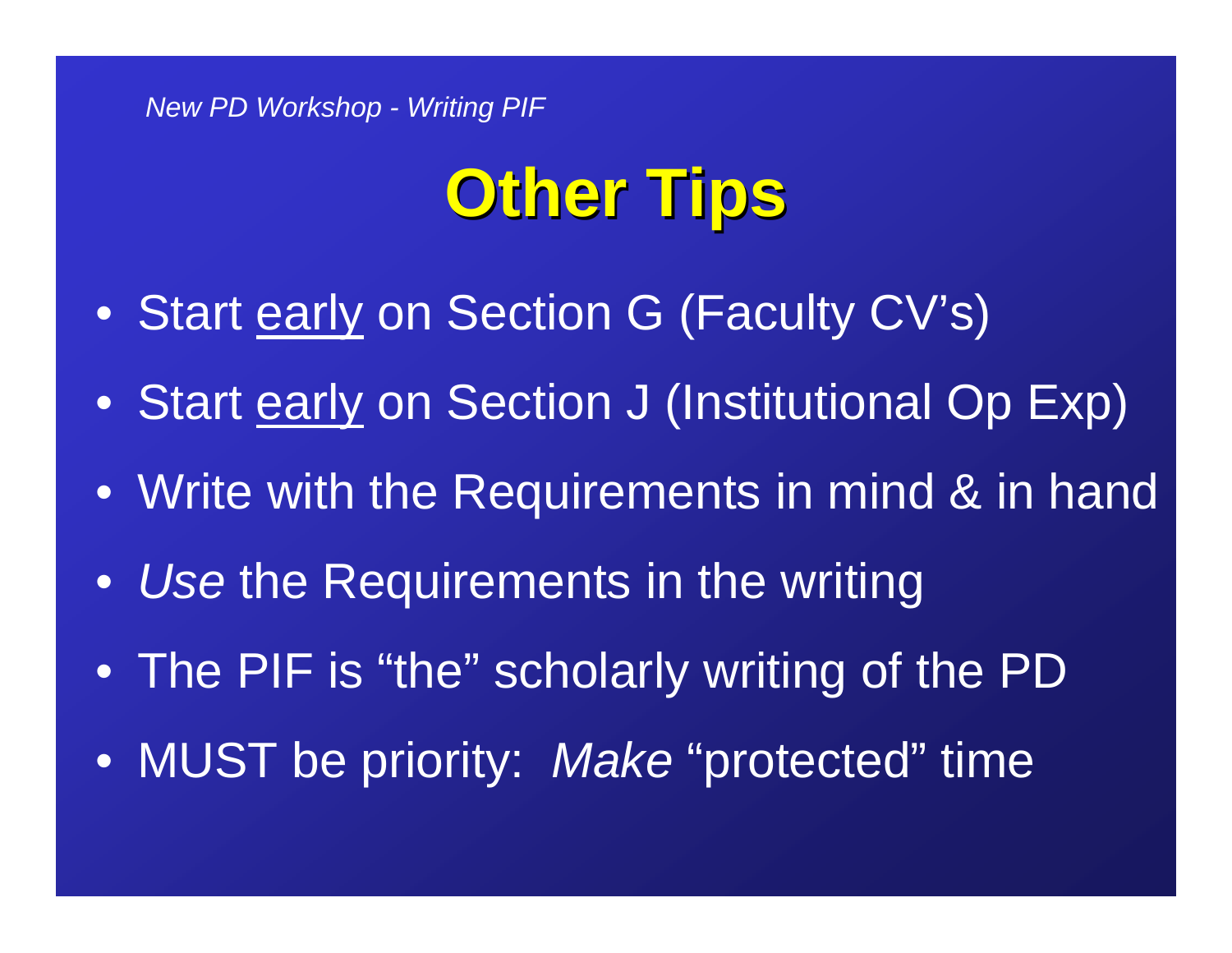# **Other Tips Other Tips**

- Use well written PIF as model
- Critique by experienced PD's
- Critique by faculty & residents
- Can't solely use PIF *form* for internal review but should write for internal review as though it's the PIF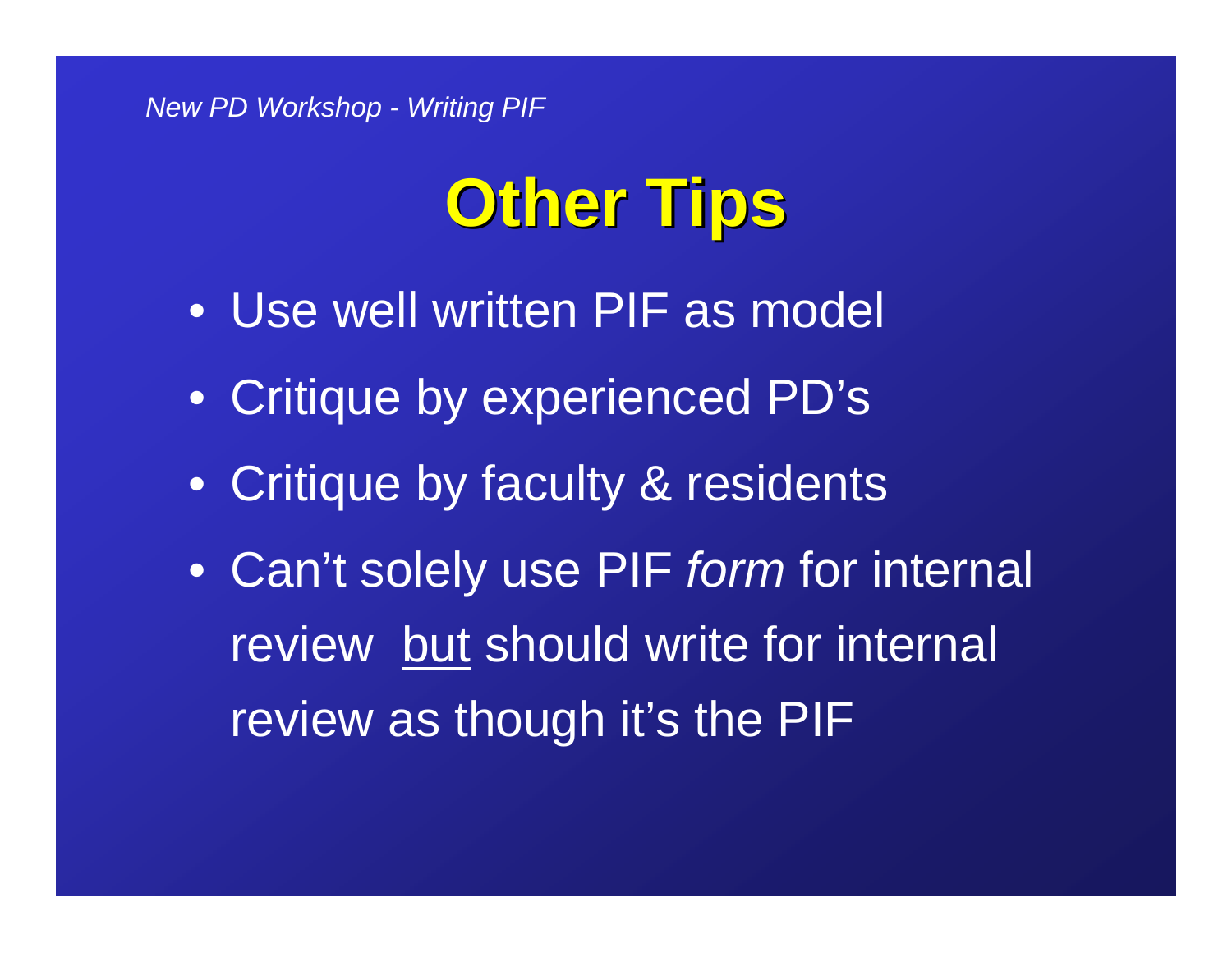#### **SUMMARY SUMMARY**

• PIF must paint clear picture of program

• Importance of PIF cannot be overstated

• "You never have a second chance to make a good first impression." - anon

• PIF is *the* scholarly activity of the PD